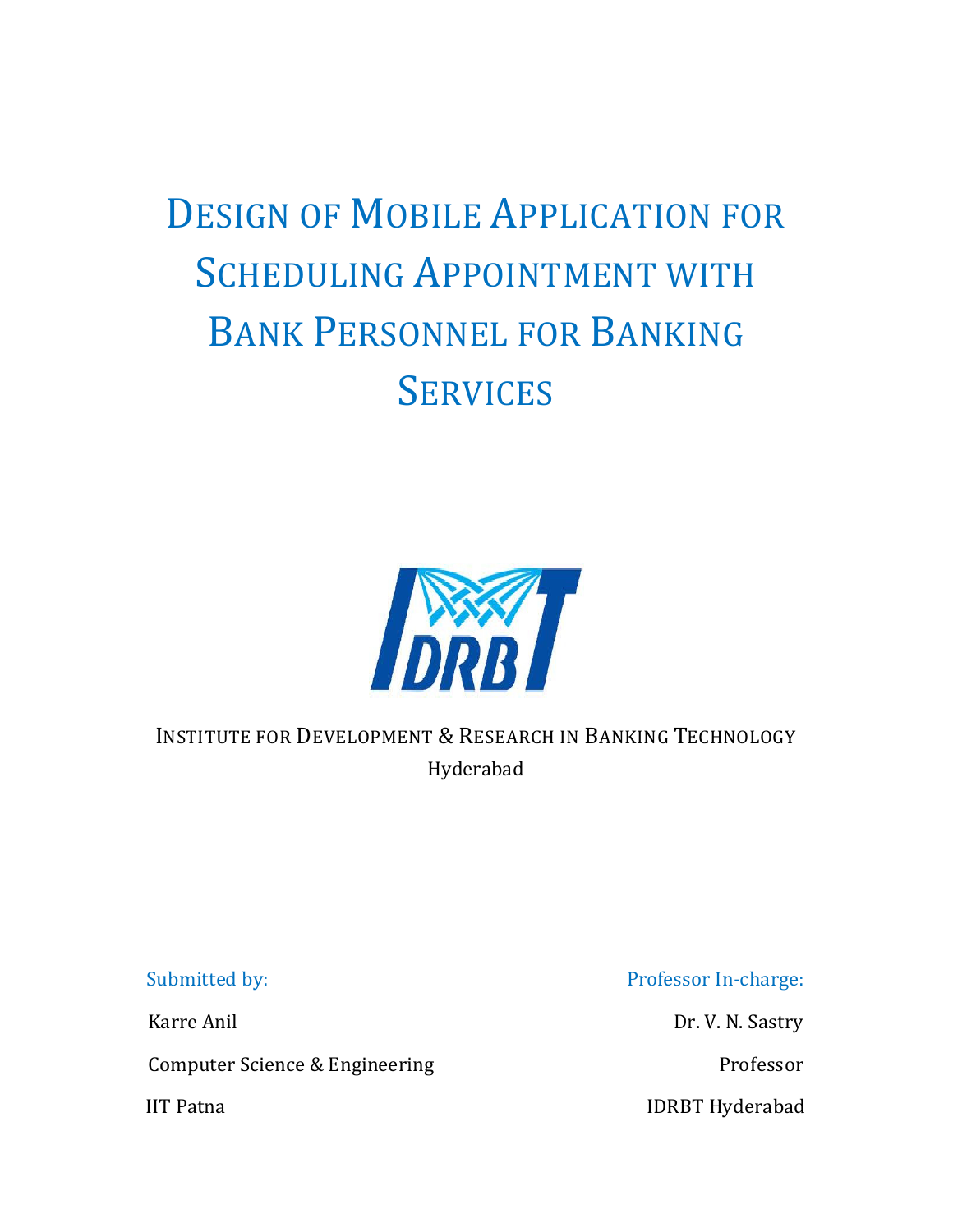# ACKNOWLEDGEMENTS

 I would like to express my sincere gratitude to the *Institute for Development and Research in Banking Technology (IDRBT) Hyderabad* and *Dr. V. N. Sastry* for providing me this opportunity. The opportunity of developing a mobile application for scheduling appointments for banking services has become a good fortune for me.

 I wish to express my profound gratitude to my Professor *Dr. V. N. Sastry* for guiding me throughout this project *Mobile Application for Scheduling Appointment with Bank Personnel for Banking Services*.

 I extend my gratitude to *Sri. Lalit Mohan S.* for supporting me in the designing this application and helping me to develop this application.

 This project was quite learning for me at each and every step, at the same time it gave me the confidence to work in the real life and professional set up. I feel the experience gained during the project would lead me towards a good professional life.

 I would also thank the faculty of *Indian Institute of Technology Patna,* for allowing me to participate in this Summer Internship Program.

KARRE ANIL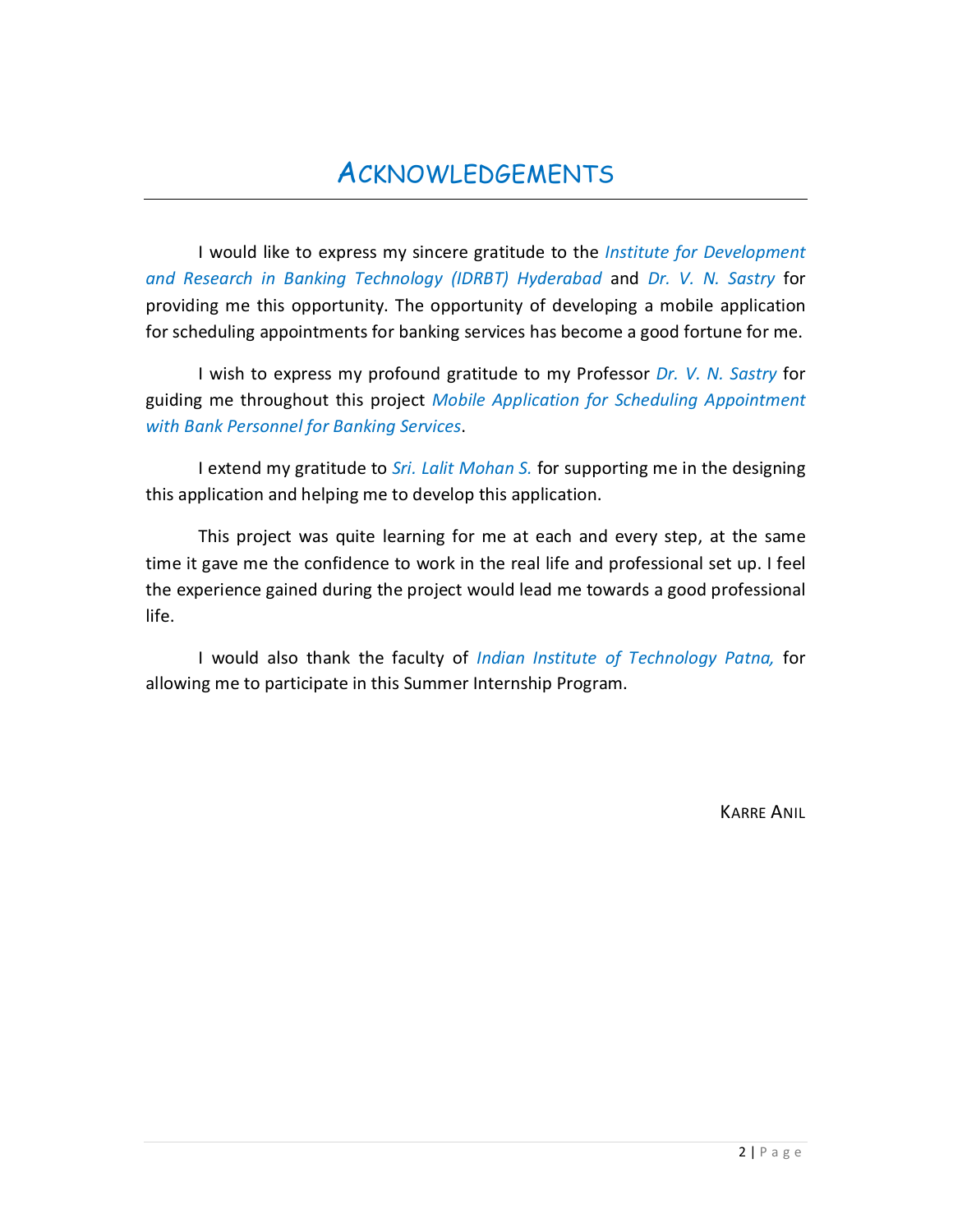This is to certify that *Mr. Karre Anil*, pursuing **B.Tech in Computer Science & Engineering** *at Indian Institute of Technology Patna*, has undertaken a project as an intern at *IDRBT Hyderabad* from **13 May 2013** to **15 July 2013** as a part of his summer internship.

 He worked on the project *'Mobile Application for Scheduling Appointments with Bank Personnel for Banking Services'* under my guidance and has done satisfactory work.

I wish him a bright career and success in his future endeavors.

(DR. V. N. SASTRY)

Professor,

IDRBT, Hyderabad.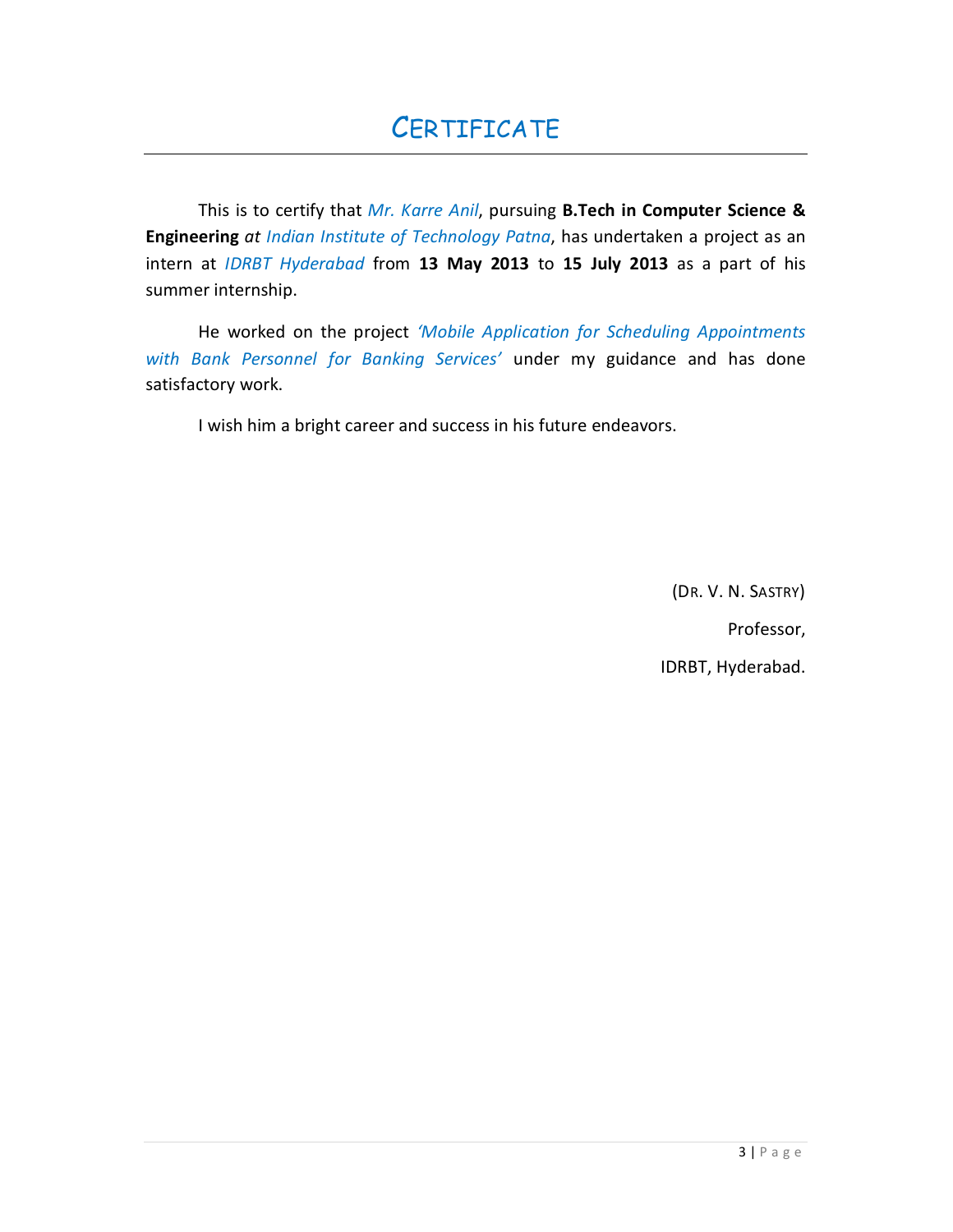# TABLE OF CONTENTS

| 1. Introduction                                              |
|--------------------------------------------------------------|
| 1.1 Need for scheduling an appointment for banking services5 |
| 1.2 Services facilitated by the application                  |
|                                                              |
|                                                              |
| 1.3 Adoption of this application in real world               |
| 1.3.1 Functioning of this appointment scheduling system7     |
|                                                              |
|                                                              |
|                                                              |
| 2. Design of the Application                                 |
|                                                              |
|                                                              |
|                                                              |
|                                                              |
|                                                              |
| 3. Implementation                                            |
|                                                              |
| 3.2 Screenshots of the application                           |
|                                                              |
|                                                              |
|                                                              |
|                                                              |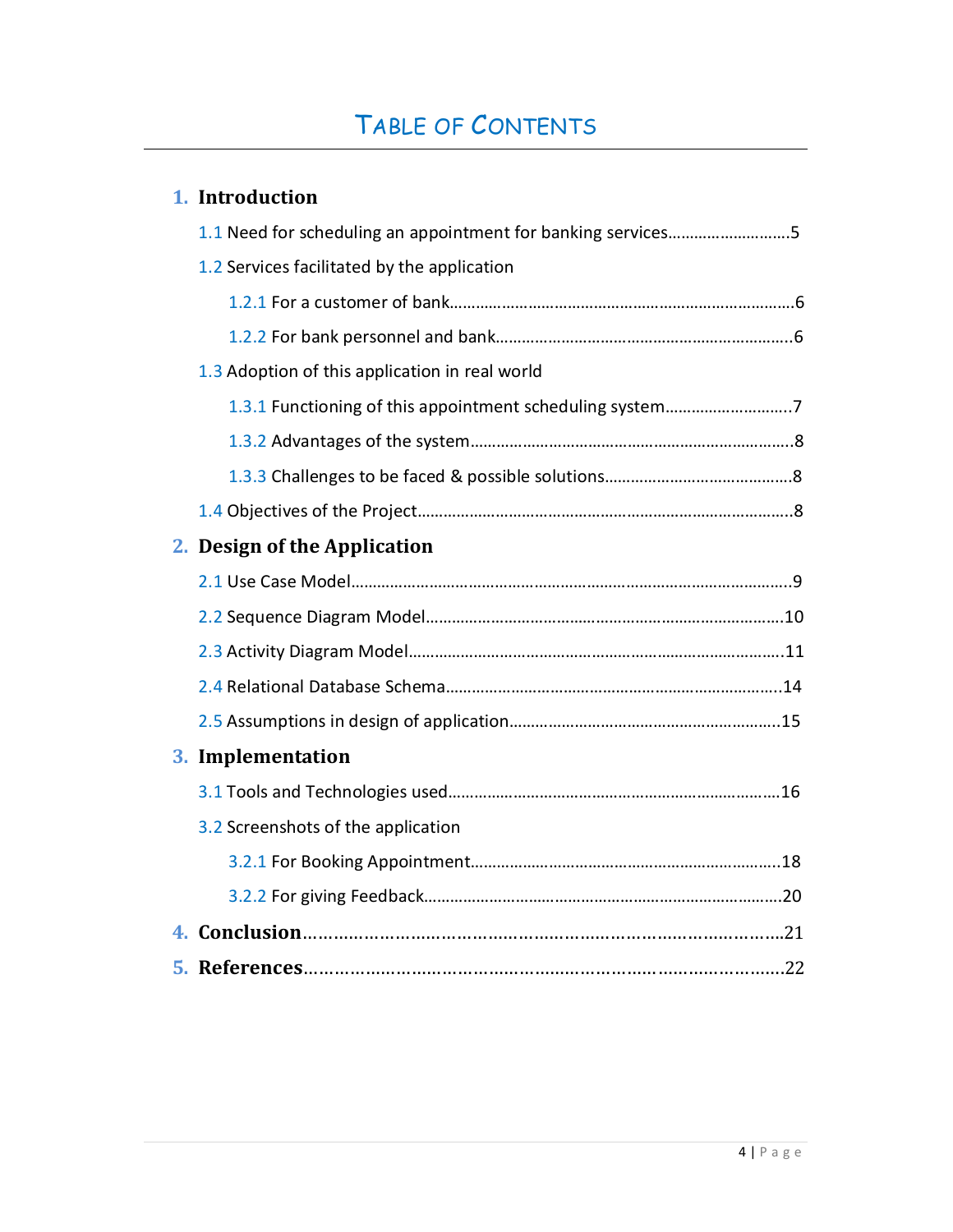## **1. Introduction:**

#### **1.1 Need for scheduling an appointment for banking services:**

To know about the need for scheduling an appointment for banking services, let us focus on our regular experiences with the banks.

 How do we go to a bank? We usually take-off a lunch hour or a business hour to visit a bank. Then, wouldn't it be very disappointing if we couldn't find or if we have to wait for the bank personnel of our service, for simple reasons like the banker has left for small refreshment or the banker is on leave. Also, sometimes we have to wait for long time due to the busy schedule of the banker.

 Banks are rated on basis of how well they can serve customers at all customer flow rate. But, due to uneven customer flow rate staff utilization has become a problem for the banks and thus impending high operating costs. Also, the bank employee doesn't know the purpose of customer in advance and has to make the customer wait, to collect the documents of the customer.

 Also, when a customer receives poor assistance from the bank employee, he/she have limited means to file a complaint or to provide feedback to the bank. If there is a means to collect feedback from every customer about the service offered, then it would be of great benefit for the bank to improve its functionality and be customer friendly.

 So, if we can schedule appointments for banking services, the above discussed inconveniences can be avoided. It would be convenient if we can book appointments through our mobile devices. Thereby, we propose to develop an internet-based mobile application, to enable registered customers schedule appointments with the bank for different services offered. We will discuss about the process involved in booking appointments in the coming sections.

 After discussing the need for scheduling appointments for banking services, now let us briefly discuss what a customer can do with this application and what an employee can.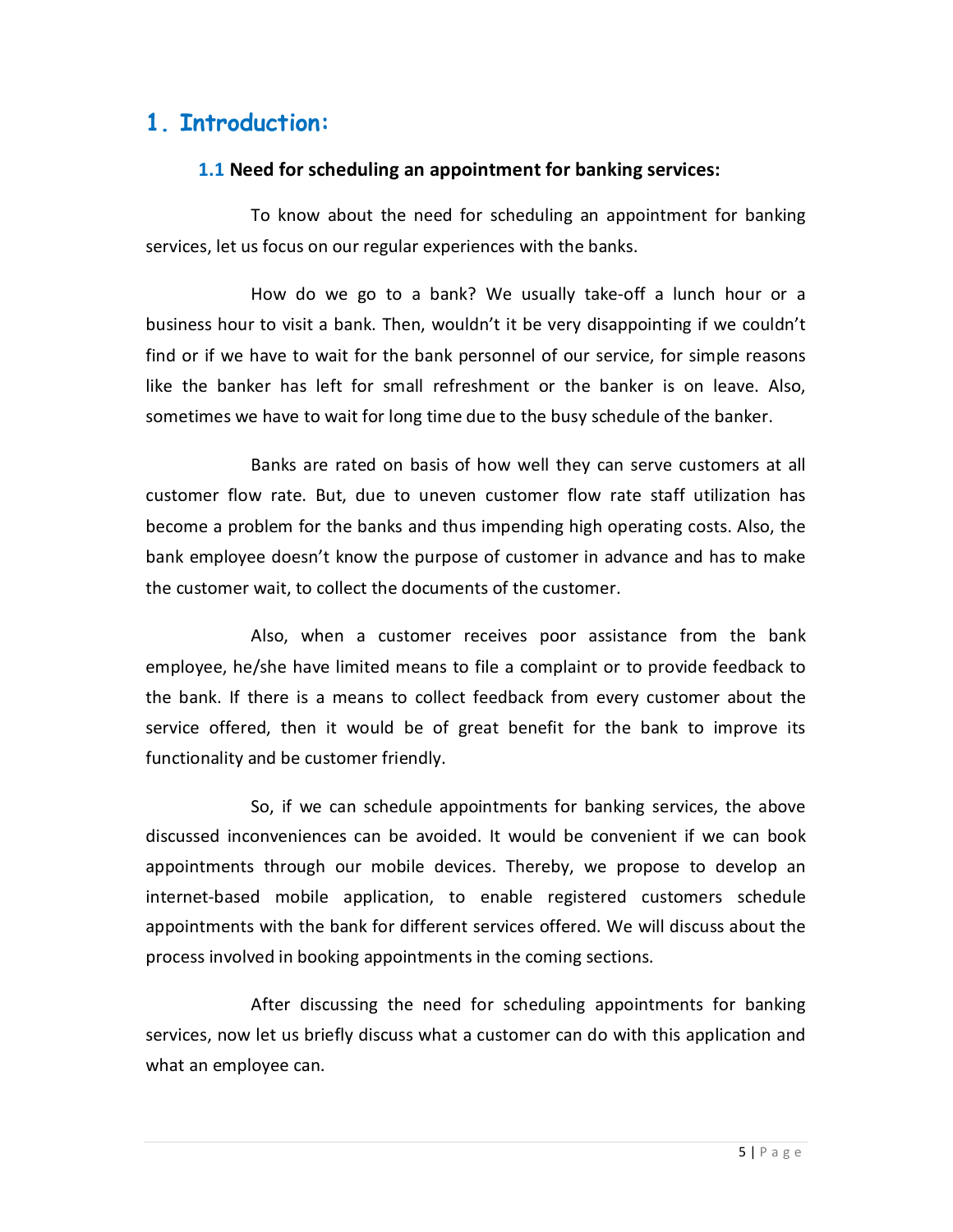#### **1.2 Services facilitated by the application:**

#### **1.2.1 for a customer of bank:**

- Customer can book an appointment with the bank, by providing the appointment details.
- Customer can choose different branches, available over different cities, of the bank.
- Customer can provide feedback, after the successful completion of an appointment. Thus, they can communicate their inconveniences to the bank.

#### **1.2.2 for bank personnel and the bank:**

- The bank employee would know about customers' visit, in advance. So the banker would stay alert at his/her cabin to attend the customer and hence the customer doesn't need to wait.
- The bank employee would know the purpose of customer and he/she would stay prepared for the appointment. Thus, they can plan their day in a better way.
- The bank manager would know the customer flow rate for each service, in advance and so bank staff allocation can be optimized.
- The grievances of customers will come into the notice of the concerned bank personnel and then act in according to serve their customers better.

Thus by providing the above services, the mobile application solves the common problems faced by both the customers and personnel of a bank. Now, let us move on to discuss about how this mobile application can be of use in this real world.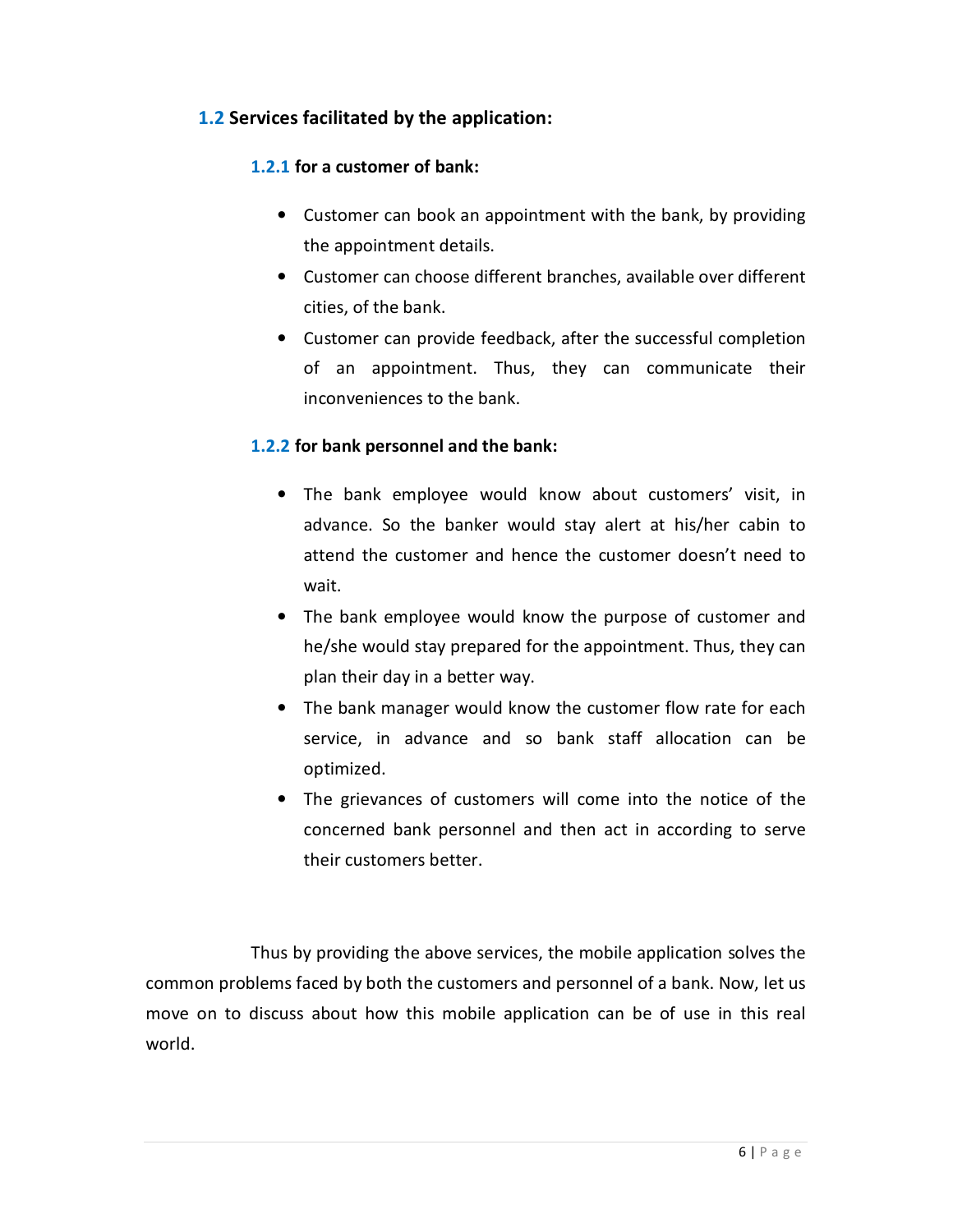#### **1.3 Adoption of this application in real world:**

#### **1.3.1 Functioning of this appointment scheduling system:**

- Customer registers him/herself for this service with the bank and gets a unique user-id and a one-time password. Customer must change the one-time password on first visit to the account.
- Customer can then access this service, by using the internetbased mobile application by signing-in to the account.
- Customer can book appointment by providing the details of city & branch of visit, purpose of visit, date & time of visit, etc… from the particulars made available on the application.
- Once the appointment is successfully booked, the details will be updated in the database maintained by bank.
- The bank branch providing this service shall have a technician to work with the allocation of staff for the appointments booked.
- The technician can allocate staff, by referring to the skill-matrix of the employees of the branch. Once the staffs are allocated, the appointment details will be mailed to the employee' email and then can be added to their email-calendar.
- Now, the bank employee will stay prepared for the appointments and the customers will get their work done as per their appointment.
- After successful completion of an appointment, the concerned bank employee would request for feedback from the customer and customer can express his experience through his/her' mobile application account.



#### **Fig 1.1 Data Flow during the functioning of the Application**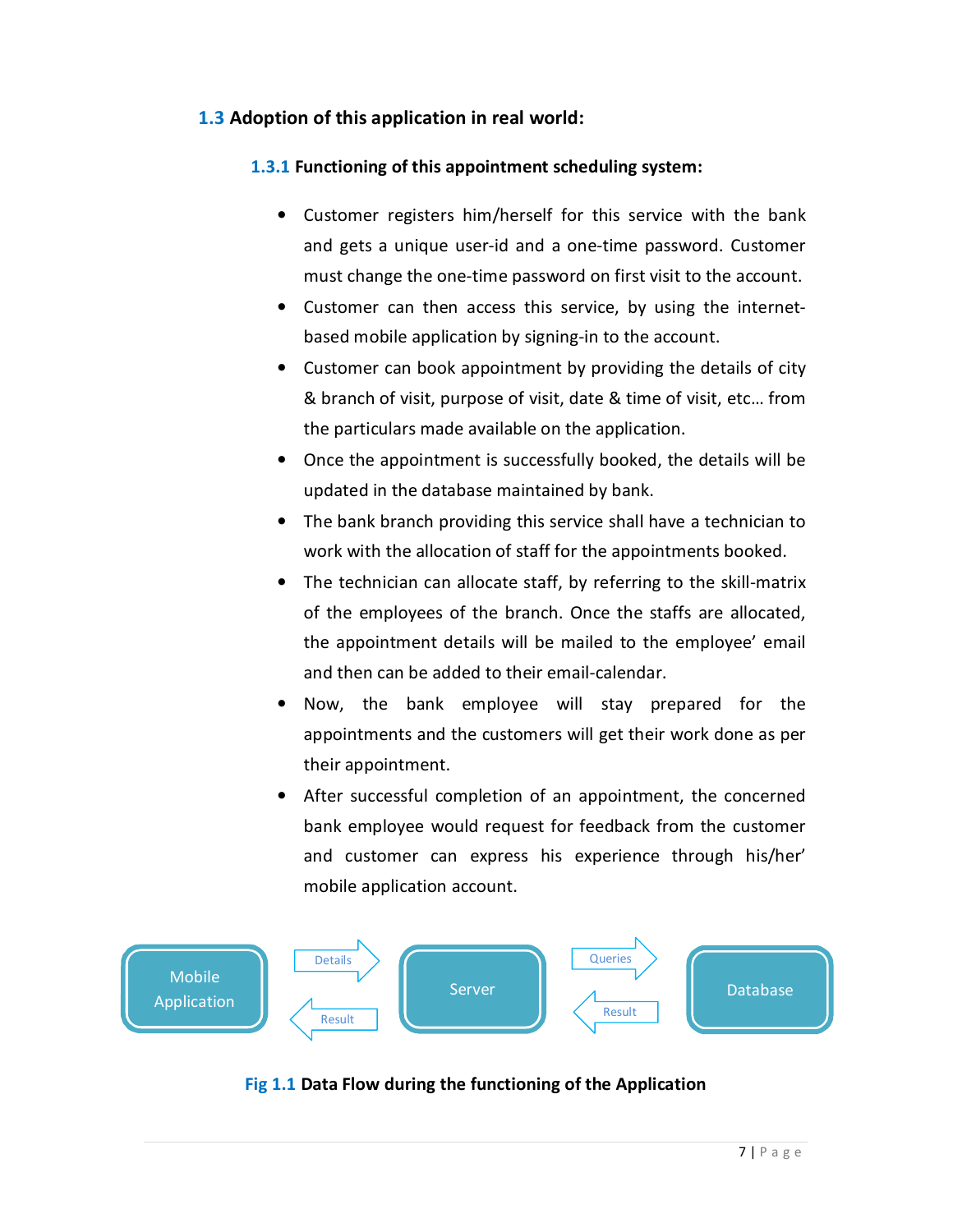#### **1.3.2 Advantages of System:**

- Waiting time of a customer gets reduced.
- Customers can express their complaints through their mobile.
- A bank employee would know the purpose of customer' visit and can serve them in a better way.
- A bank employee would know his/her schedule of the day and can plan their day better.
- Staff utilization can be optimized to lower the operating costs of the bank/branch, by utilizing staff according to the customer flow rate.

#### **1.3.3 Challenges to be faced & possible solutions:**

- Uneducated customers cannot get access to this system.
- There should be a means for the customers who couldn't get an appointment.
- To serve the above mentioned groups of customers, banks shall operate on both appointment & appointment-less system. They can serve customers through each mode during specific timings, like appointment system from 11:30AM to 2PM and appointment-less system during remaining business hours.
- The banks shall update the timings of each mode depending on the customer response for each mode.
- All the services offered by banks cannot be served through this system. This system needs further extension to make avail all the services offered by banks.

#### **1.4 Objectives of the project:**

- To Design, Develop & Implement a Mobile Application.
- To enable a customer of a branch, to schedule a time slot with the branch personnel for his/her purpose.
- To facilitate the Banker, to know about his/her detailed schedule for the day and help them plan their day in an efficient way.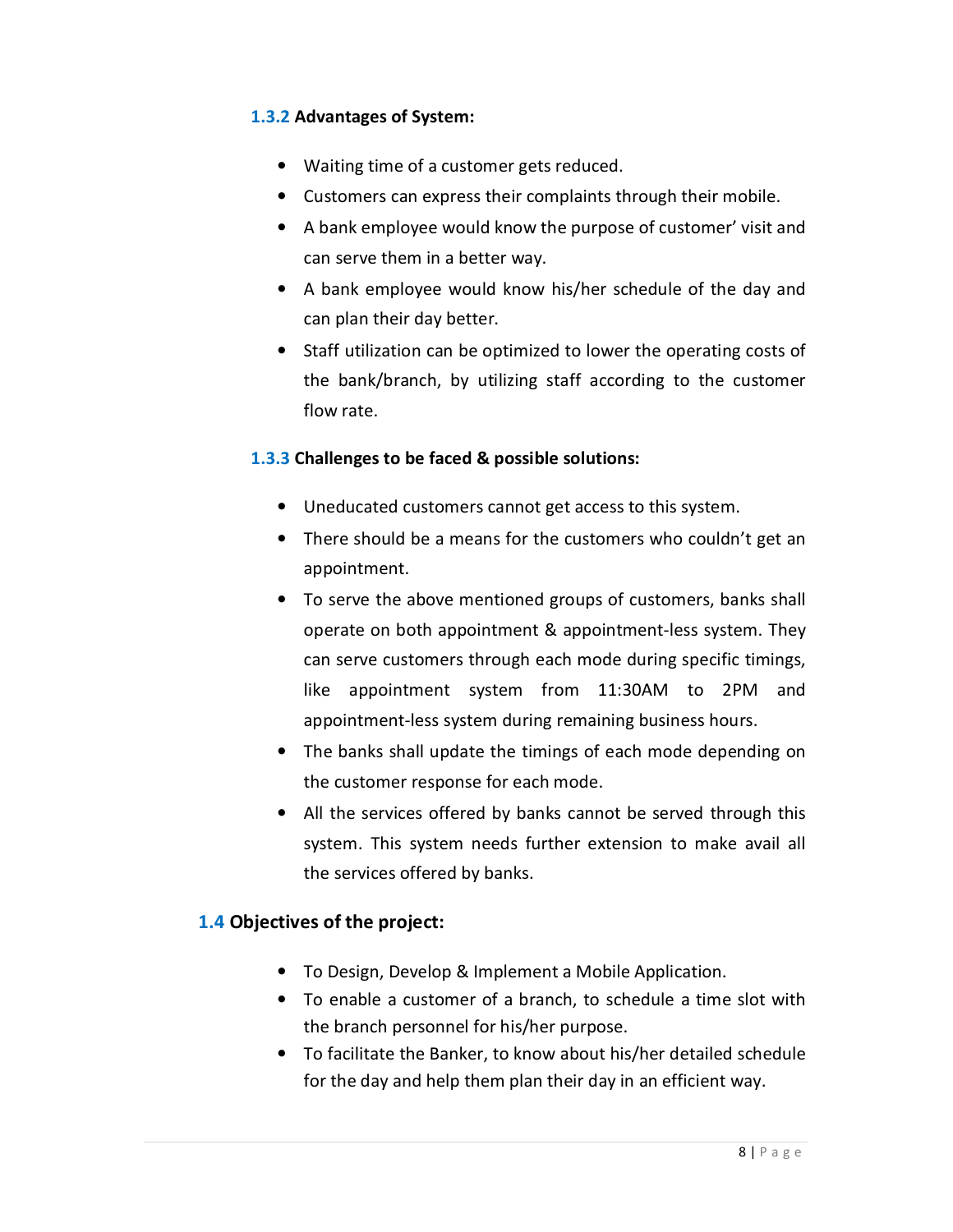# **2. Design of the Application:**





#### **Fig 2.1 Use Case Diagram of the Application**

|  | Use Case Description: |
|--|-----------------------|
|--|-----------------------|

| Use Case                          | Description                                                                                                                                                                                                                      |  |  |  |
|-----------------------------------|----------------------------------------------------------------------------------------------------------------------------------------------------------------------------------------------------------------------------------|--|--|--|
| <b>Schedule Appointment</b>       | Customer will select the branch & city, purpose, date &<br>time of visit and then requests to schedule an<br>appointment for the particulars. The success or failure<br>details of scheduling will be intimated to the customer. |  |  |  |
| Give Feedback                     | Customer can provide feedback about the service received<br>at bank for his successfully completed appointment, on<br>the request of bank.                                                                                       |  |  |  |
| Allocate Staff                    | Technician will allocate staff for a day according to the<br>appointments booked for each service and skill of each<br>employee in those services.                                                                               |  |  |  |
| Cancel/Reschedule<br>Appointments | Technician can cancel/re-schedule an appointment by<br>accessing the database.                                                                                                                                                   |  |  |  |
| View Appointments                 | Bank employee can view the appointments allocated to<br>them in their email calendar.                                                                                                                                            |  |  |  |

#### **Table 2.2 Description of Use Cases of the Application**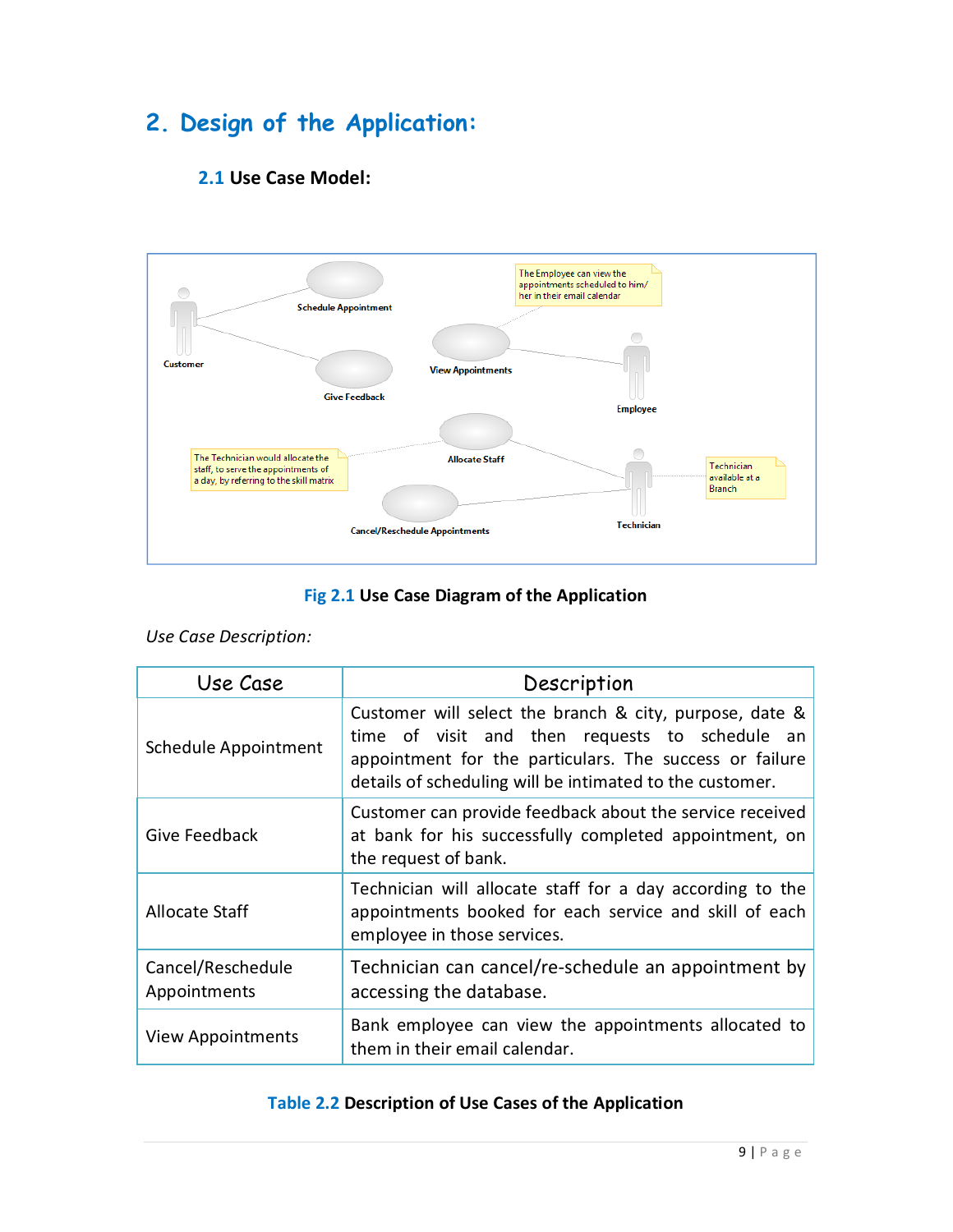

#### **2.2 Sequence Diagram Model:**

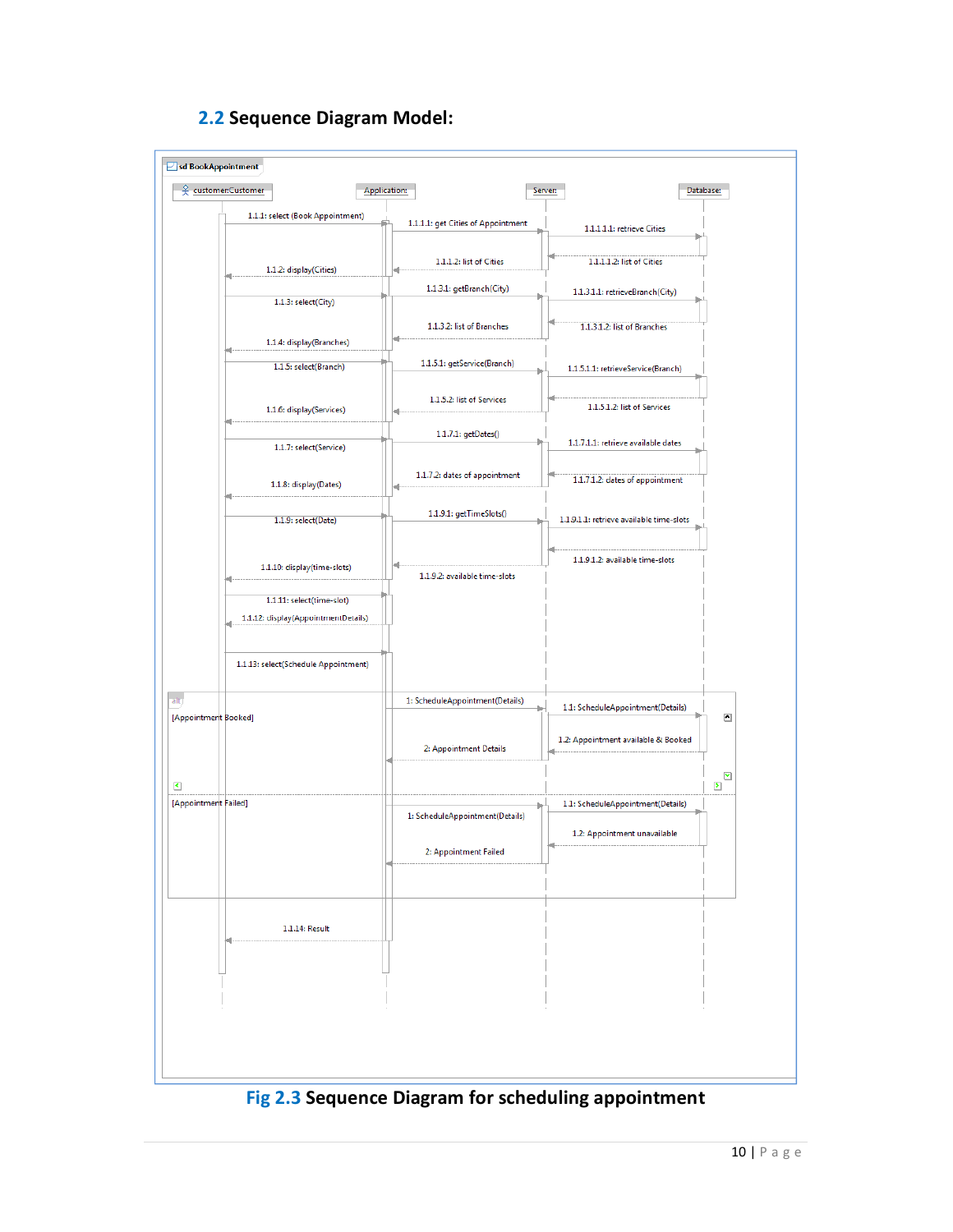#### **2.3 Activity Diagram Model:**



**Fig 2.4 Activity Diagram - I** 

*Activity Diagram - I:* 

- The customer shall sign-in to access the appointment scheduling system.
- After a failed sign-in appointment, the customer will be provided choice to retry.
- After three continuous failure attempts to sign-in, the application exits and the user account will be locked for the day.
- After successful sign-in, the customer can proceed with '*Book Appointment*' or '*Give Feedback*'.
- *'Book Appointment*' will take the customer to schedule an appointment.
- '*Give Feedback*' will enable the customer to provide feedback about the appointment he/she successfully attended.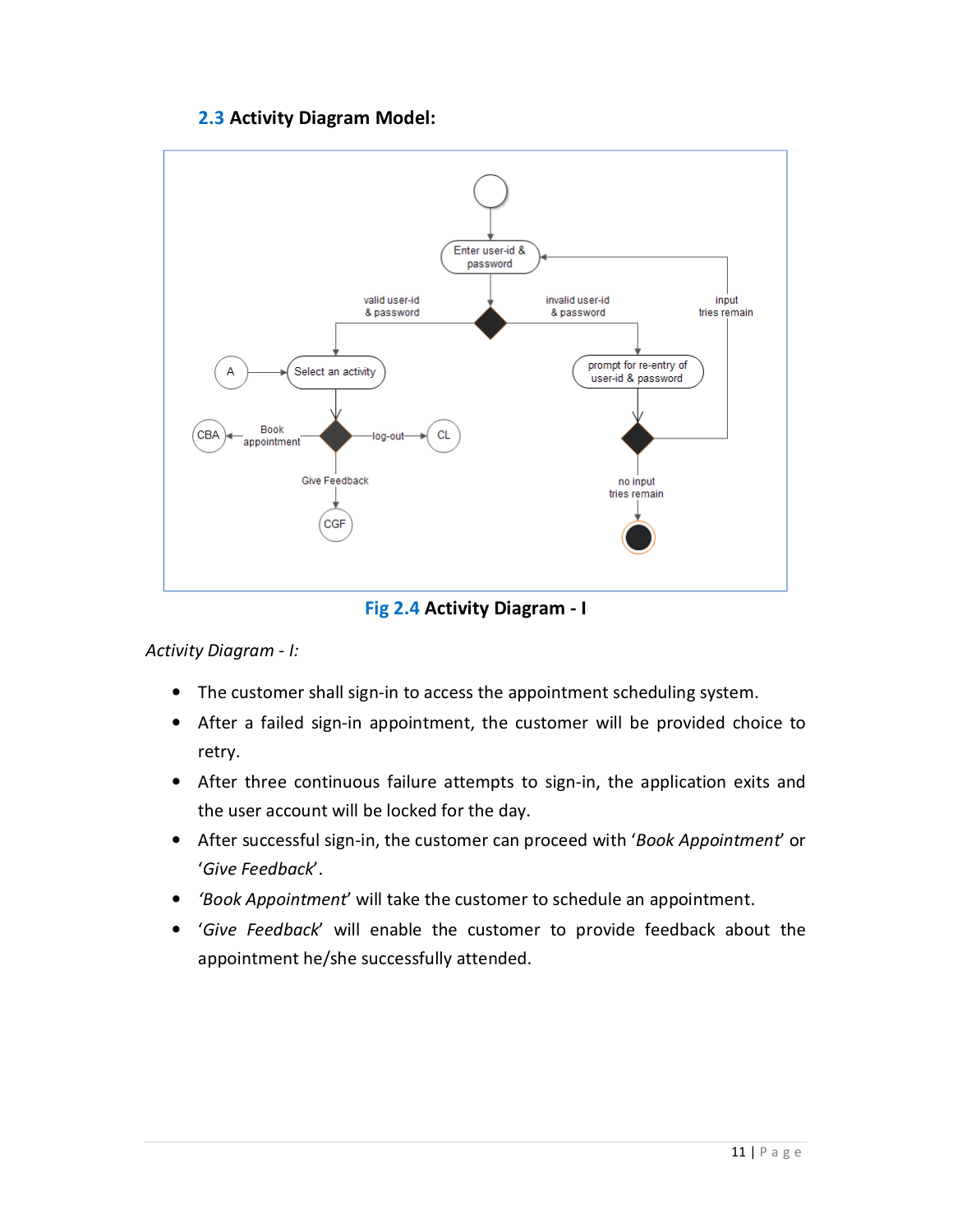

**Fig 2.5 Activity Diagram - II** 

*Activity Diagram - II:* 

- Customer reaches here, if he/she selected '*Book Appointment*' in the previous section.
- Customer now selects *City, Branch, Service, Date, Time-slot* of the appointment from the available options.
- At each stage, customer can go '*Back*' to alter his previous selections.
- After selecting the particulars, the selected details will be displayed and prompt the customer for confirmation to schedule appointment.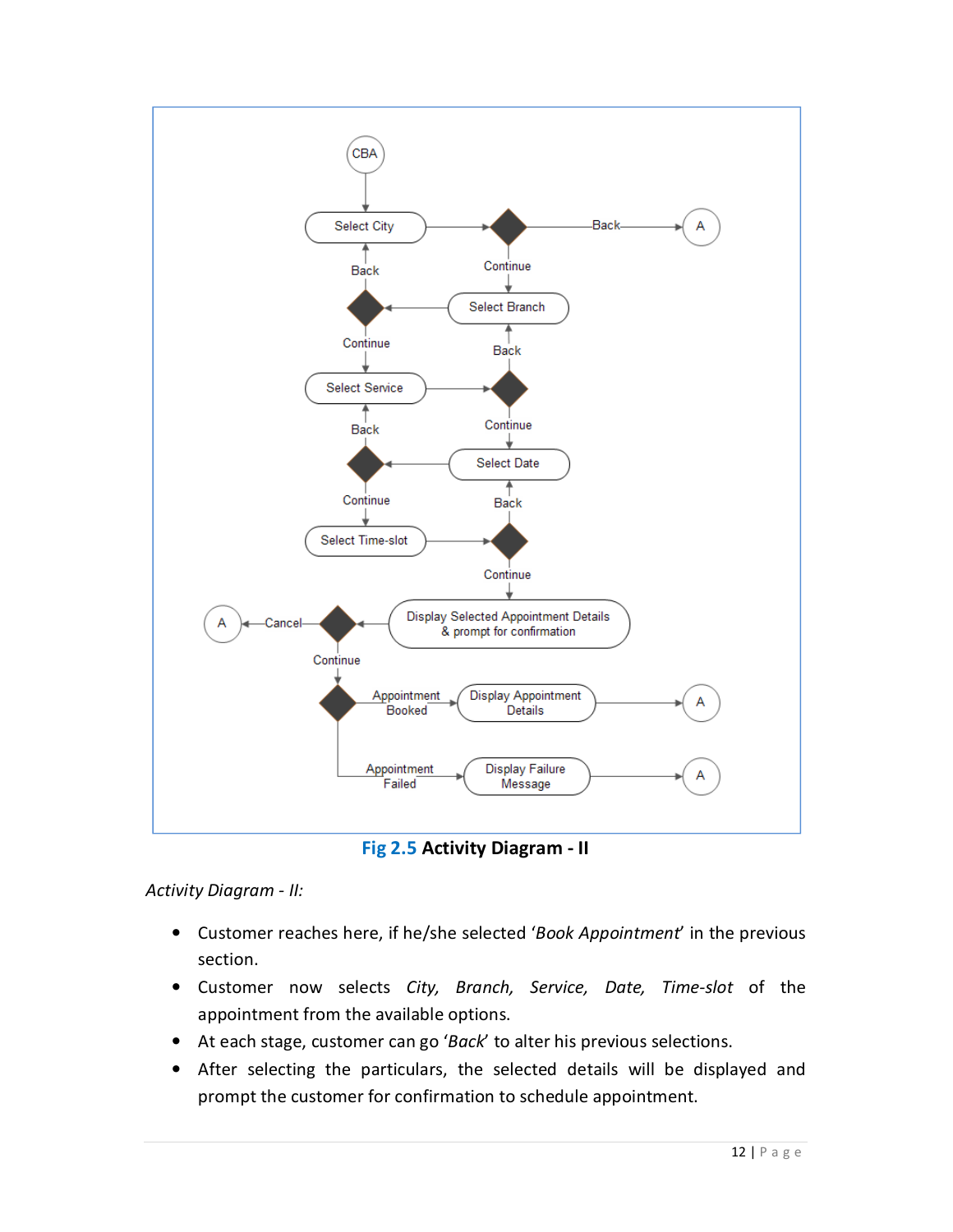• If the customer agrees to book appointment for the displayed selection, scheduling will be started and the success or failure details will be displayed to the customer. If the customer disagrees, he/she will be directed to start page.



**Fig 2.6 Activity Diagram - III** 

*Activity Diagram - III:* 

- Customer reaches here, if he/she has selected '*Give Feedback*' or '*log-out*' at the start page.
- When '*Give Feedback'* is selected, the Appointment-ID for which feedback is to be given, are displayed. Then customer can select the ID and give feedback in the next page.
- '*Back*' command is provided to allow the customer to navigate through the procedure, making this application user-friendly.
- When '*log-out*' is selected, the customer is logged-out of their account and the application exits.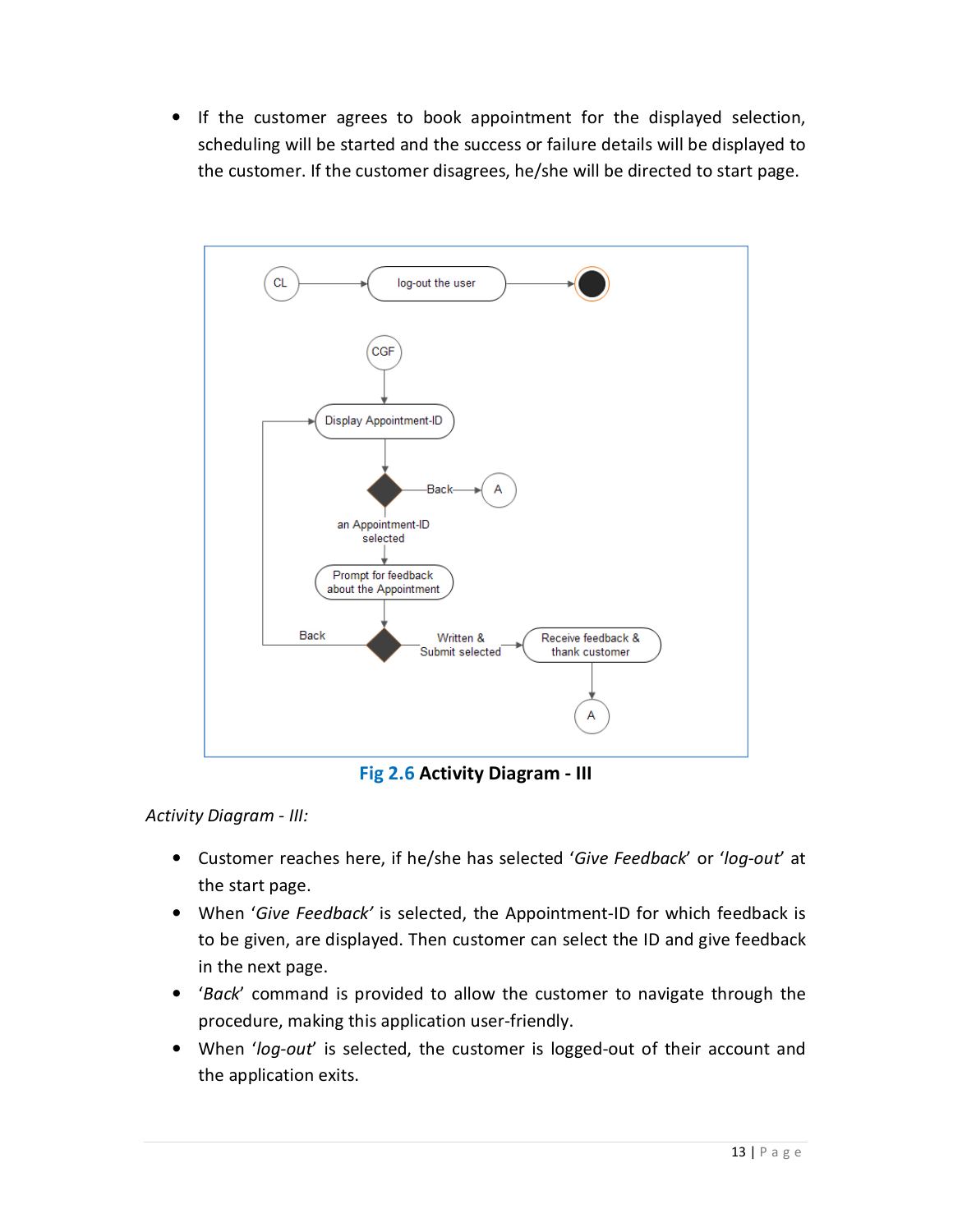#### **2.4 Database Schema:**



**Fig 2.7 Relational Database Schema** 

#### *Relational Database Schema:*

- Seven data tables, namely '*BranchCity*', '*BranchService*', '*ServiceSlotDynamic*', '*UserDetails*', '*ServiceSlotStatic*', '*EmployeeDetails*' and '*EmployeeSkillMatrix*' were defined for the functionality of this application.
- *'BranchCity*' stores information about branch names & city of the branch.
- '*BranchService*' stores data about the services offered by each branch and the duration of each service. Each service offered by each branch is assigned a unique service id to access it easily.
- '*UserDetails*' stores data about the user account details of customers.
- '*EmployeeDetails*' stores information about each employee of the bank.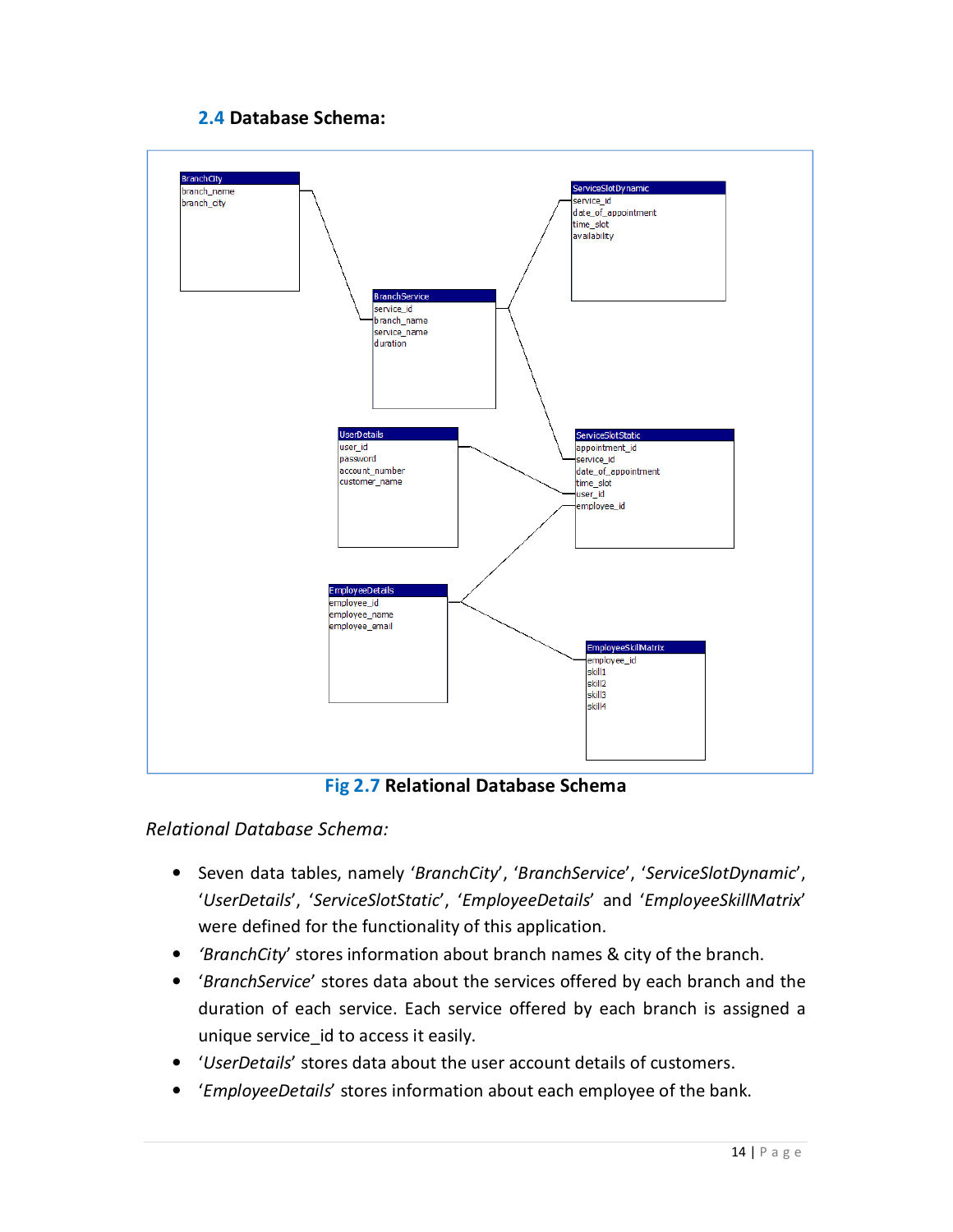- '*EmployeeSkillMatrix*' is the skill-matrix that stores the skill level of each employee in each service. skill1 is the name of a service & the attribute stores integer from 0 to 5, rating the skill level of the employee in the service.
- '*ServiceSlotDynamic*' is defined to store the available appointments. Scheduling of appointments is made primarily by accessing this table. The date of appointment attribute stores date from present day to next 15 days, allowing appointment booking only for 15 days in advance. Once the appointment is booked, the appointment details along with user id are stored into '*ServiceSlotStatic*'. This can be achieved by defining a *trigger* function on '*ServiceSlotDynamic*'.
- '*ServiceSlotStatic*' is defined to store all the information about booked appointments. The records of expired appointments are deleted after 30 days. The employee id attribute can be null until staff allocation is done by *Technician.* This table is accessed to retrieve details of booked appointments.

#### **2.5 Assumptions in design:**

- The duration of a service is fixed by the bankers providing the service. Customer is not provided the chance to select duration of appointment because the banker knows about this better than the customers.
- There will be technician at each branch to manage database for staff allocation, cancel/re-schedule appointments.
- A customer can schedule an appointment only one at a time i.e., customer cannot book an appointment if he/she has an active appointment booked that is to be attended. Only after successful completion of existing appointment, the customer can book another appointment for any service.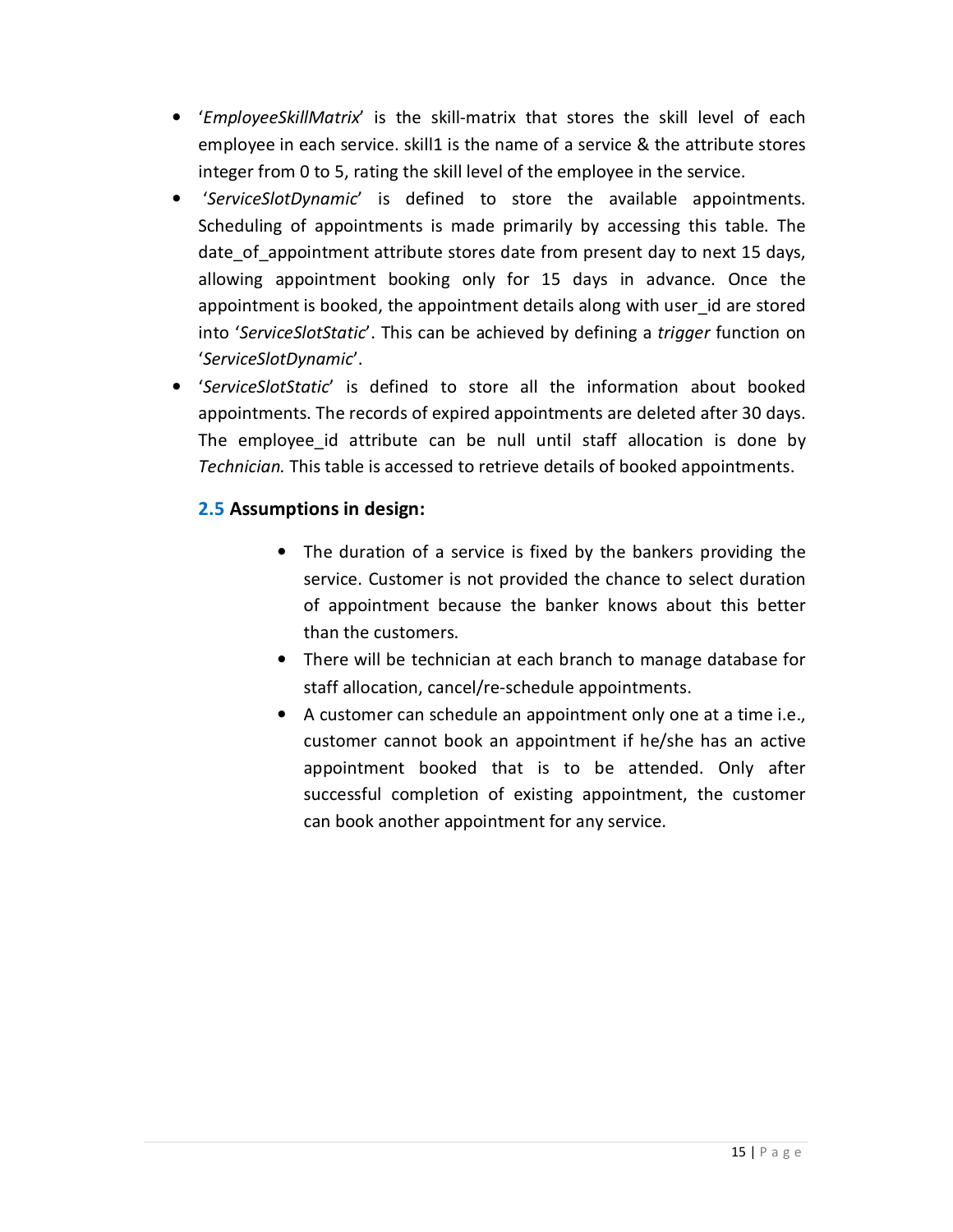# **3. Implementation:**

#### **3.1 Tools and Technologies used:**

#### **1. Java ME**

 This is Micro edition of Java designed for embedded systems including mobile phones. It is designed by Sun Microsystems and later acquired by Oracle Corporation. Although it is not used on some of the today's newest mobile platform like iPhone, Windows phone, Android; still it continue to be very popular in most of the Nokia series 40 phones.

 The Connected Limited Device Configuration (CLDC) contains a strict subset of the Java class libraries, and is the minimum amount needed for the Java virtual machine to operate. CLDC is basically used for classifying myriad devices into a fixed configuration. We are using CLDC 1.1

 Mobile Information Device Profile (MIDP) includes a GUI and a data storage API and MIDP 2.0 includes a basic 2D gaming API. Applications written for this profile are called MIDlets. We have used MIDP 2.0 with our application.

 This programming language was designed because; we cannot use JavaSE on mobile phones. Mobile phones have low computability, low cache memory. So they cannot support JavaSE and hence Java ME is designed to operate on mobile phones.

 I chose this as medium for developing the application because the application can be used on java enabled mobile phones.

#### **2. NetBeans IDE 7.3**

 This is an Integrated Development Environment to develop desktop, embedded and web applications using Java by Oracle Corporation. It is compatible with Windows, OS X, Linux and Solaris. The latest version of NetBeans is 7.3 which provide support for other languages like PHP, C & C++ and HTML 5.

#### **3. MySQL Database community Edition 5.1.49**

 This is an open source relational database management system by Oracle Corporation. It is used for database management using Structure Query Language. Many high profile web sites including Google, Wikipedia and Facebook use this system.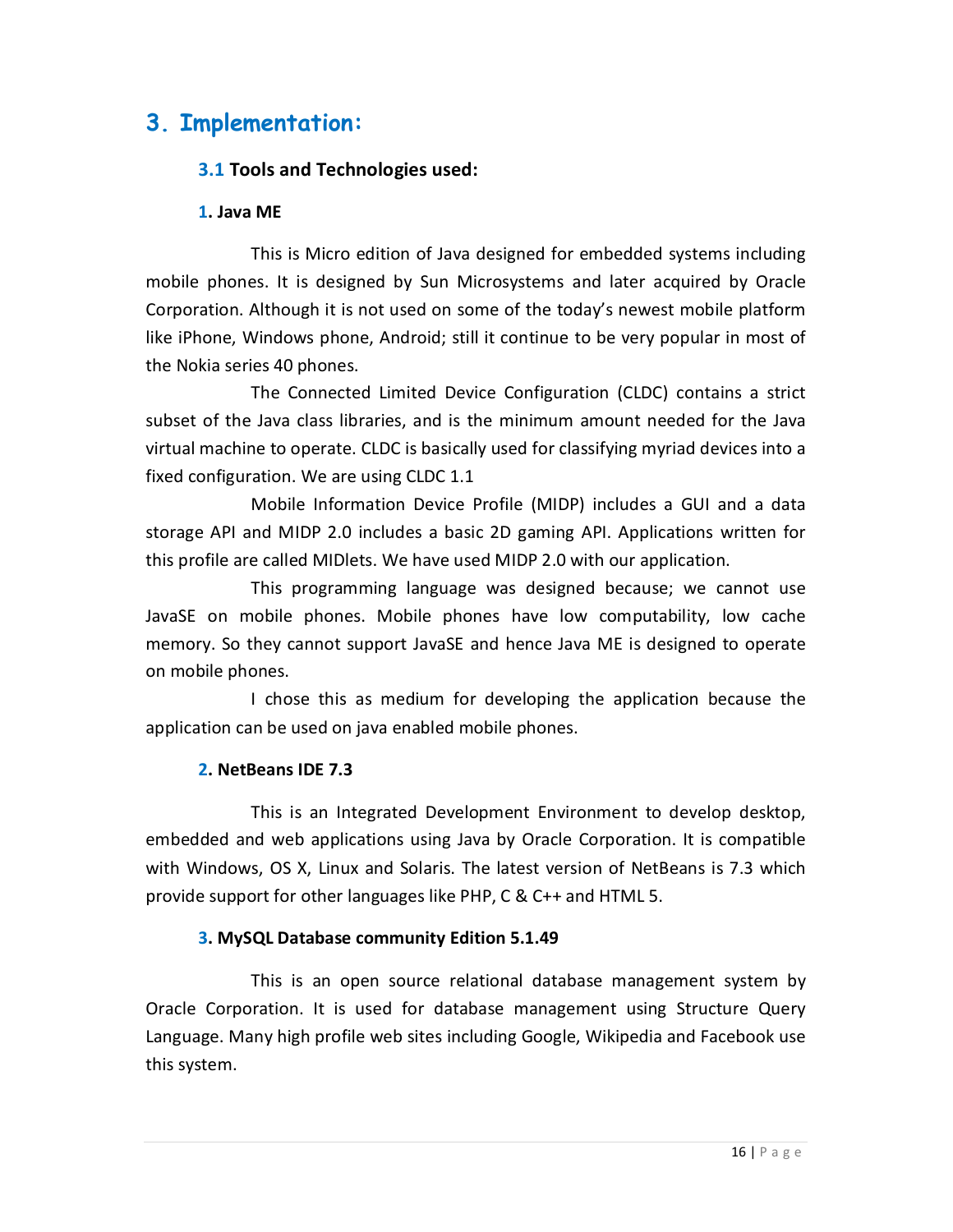This system is easy to operate and reliable for data security. This led me to choose this system for developing database of the application.

#### **4. Apache Tomcat 7.0.34.0**

 This is an open source web server which connects the database with the application installed on customer's mobile through internet. It is developed by Apache Software Foundation. It also includes many third party libraries for file systems.

#### **5. IBM Rational Software Architecture 7.0**

 This is a designing tool for developing J2EE or web application and is built in Eclipse open source software framework. It uses Unified Modeling Language to design diagrams. This tool provides templates for all kind of diagrams as defined in the UML Specification 2.4.1

 This software was used to design the *'Use Case Diagrams'*, *'Sequence Diagrams'* presented earlier in this report.

#### **6. Edraw Max 7.0**

 Edraw UML Diagram is ideal for software engineers and software designers who need to draw detailed software design documentation, novel, small and exquisite, who work in the following fields: UML Diagrams, Software Diagrams, Data Flow Model Diagrams, Flowcharts and Network Diagrams.

 This software was used to design the '*Activity Diagrams*' presented earlier in the '*Activity Diagram Model'*.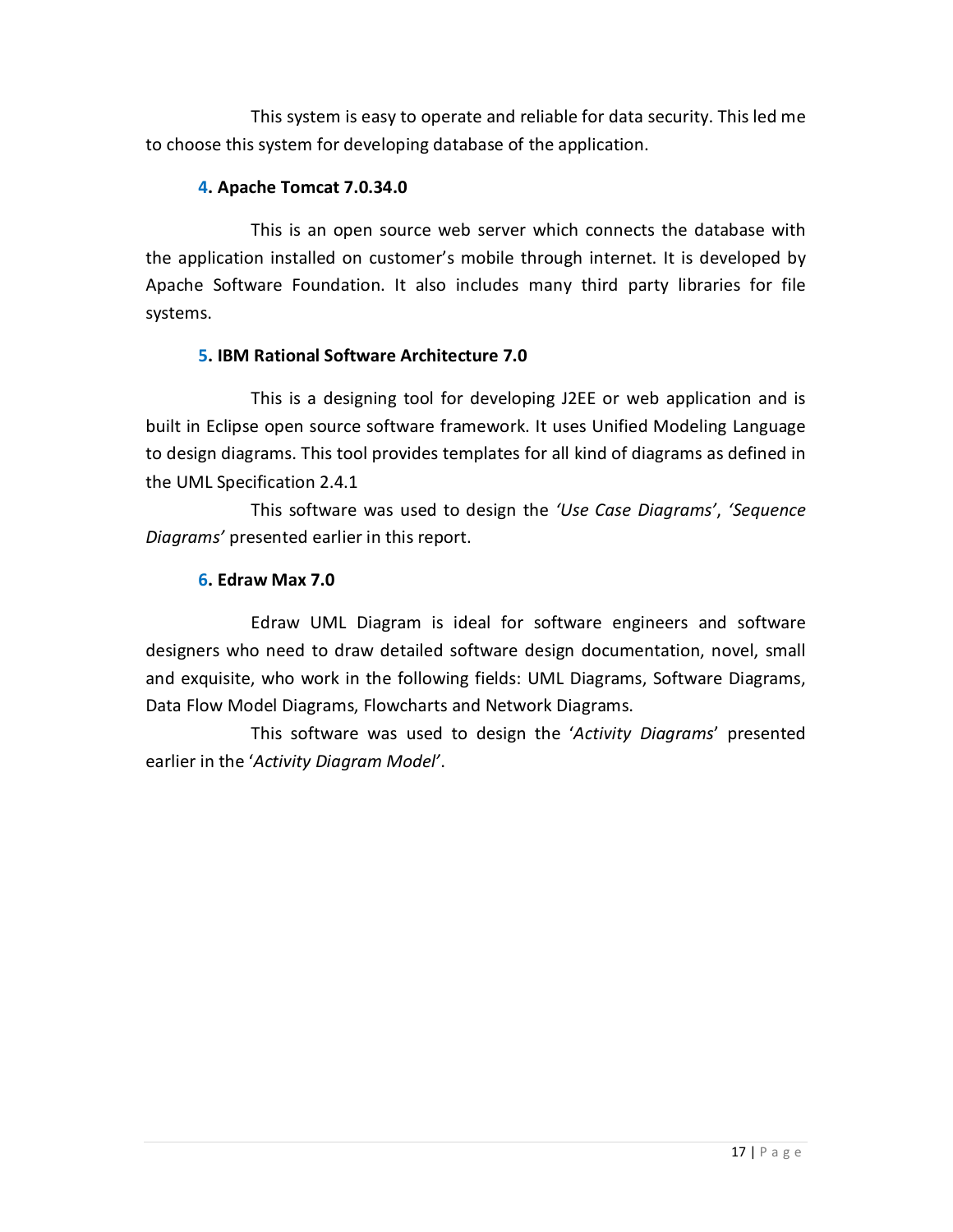### **3.2 Screenshots of the Application:**

#### **3.2.1 for Booking Appointment:**

| ORACLE <sup>®</sup>                                    | $^{\circledR}$ |                               | <b>ORACLE</b>                           | ◉              |
|--------------------------------------------------------|----------------|-------------------------------|-----------------------------------------|----------------|
| <b>Select Activity</b>                                 |                |                               | <b>Select City</b>                      |                |
| <b>Book Appointment</b>                                |                | City1                         |                                         |                |
| <b>Give Feedback</b>                                   |                | City2                         |                                         |                |
|                                                        |                | City3                         |                                         |                |
| Select a Choice                                        |                |                               | The City, where you need an appointment |                |
| Exit                                                   | Continue       | <b>Back</b>                   |                                         | Continue       |
| ORACLE <sup>®</sup>                                    | ◉              | Θ                             | <b>ORACLE</b>                           | $^{\circledR}$ |
| <b>Select Branch</b>                                   |                |                               | <b>Select Service</b>                   |                |
| Branch <sub>21</sub>                                   |                | Service1                      |                                         |                |
| Branch <sub>22</sub>                                   |                | 30Min<br>Service <sub>2</sub> |                                         |                |
| Branch <sub>23</sub>                                   |                | 1Hour<br>Service3             |                                         |                |
|                                                        |                | 30Min<br>Service4             |                                         |                |
|                                                        |                | 1Hour                         |                                         |                |
|                                                        |                |                               |                                         |                |
| The Branch, where you need an appointme<br><b>Back</b> | Continue       | <b>Back</b>                   | Select the Your Purpose.                | Continue       |

**\*** Sequence flow: Top-left -> Top-right -> Bottom-left -> Bottom-right.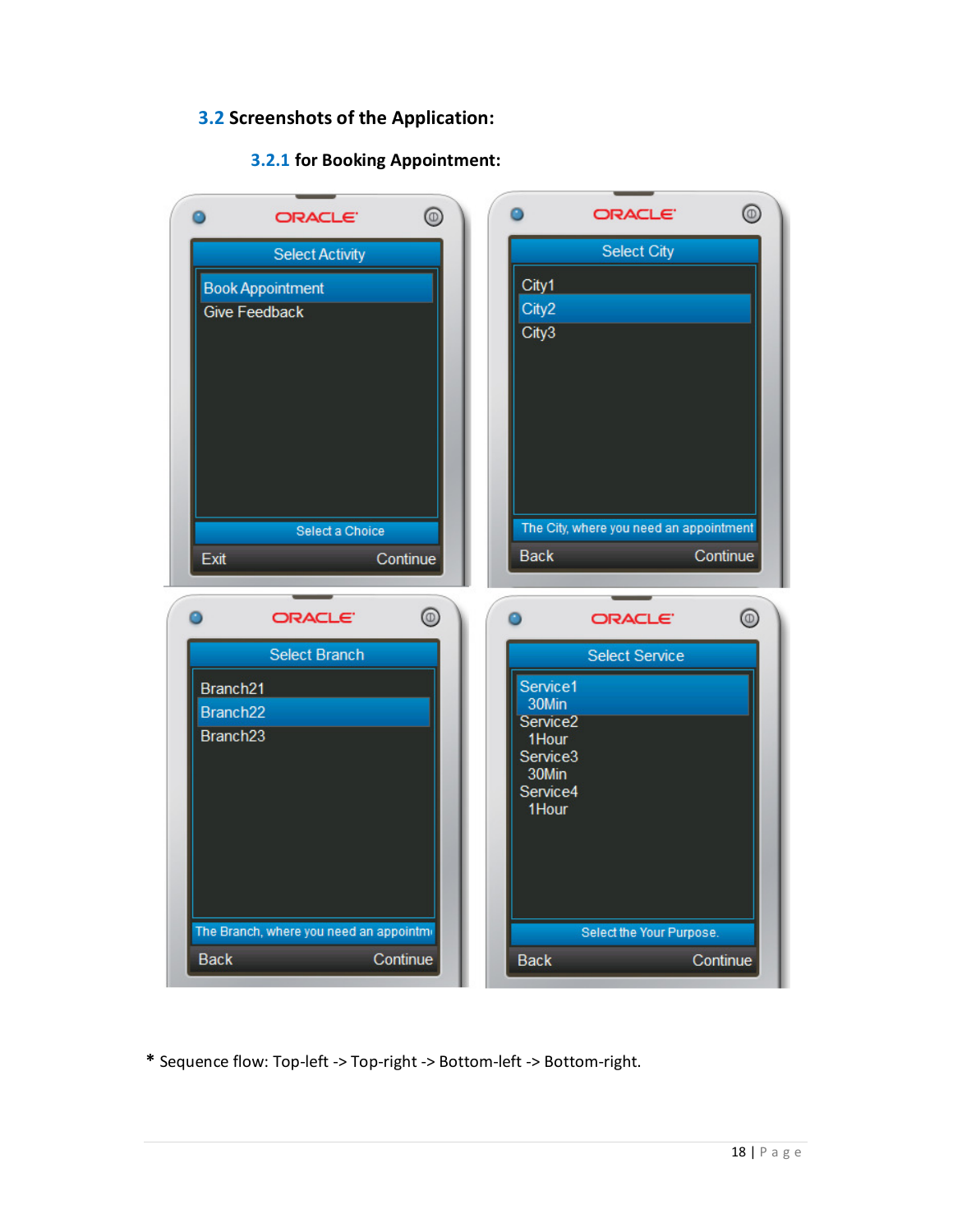

**\*** Sequence flow: Top-left -> Top-right -> Bottom-left -> Bottom-right.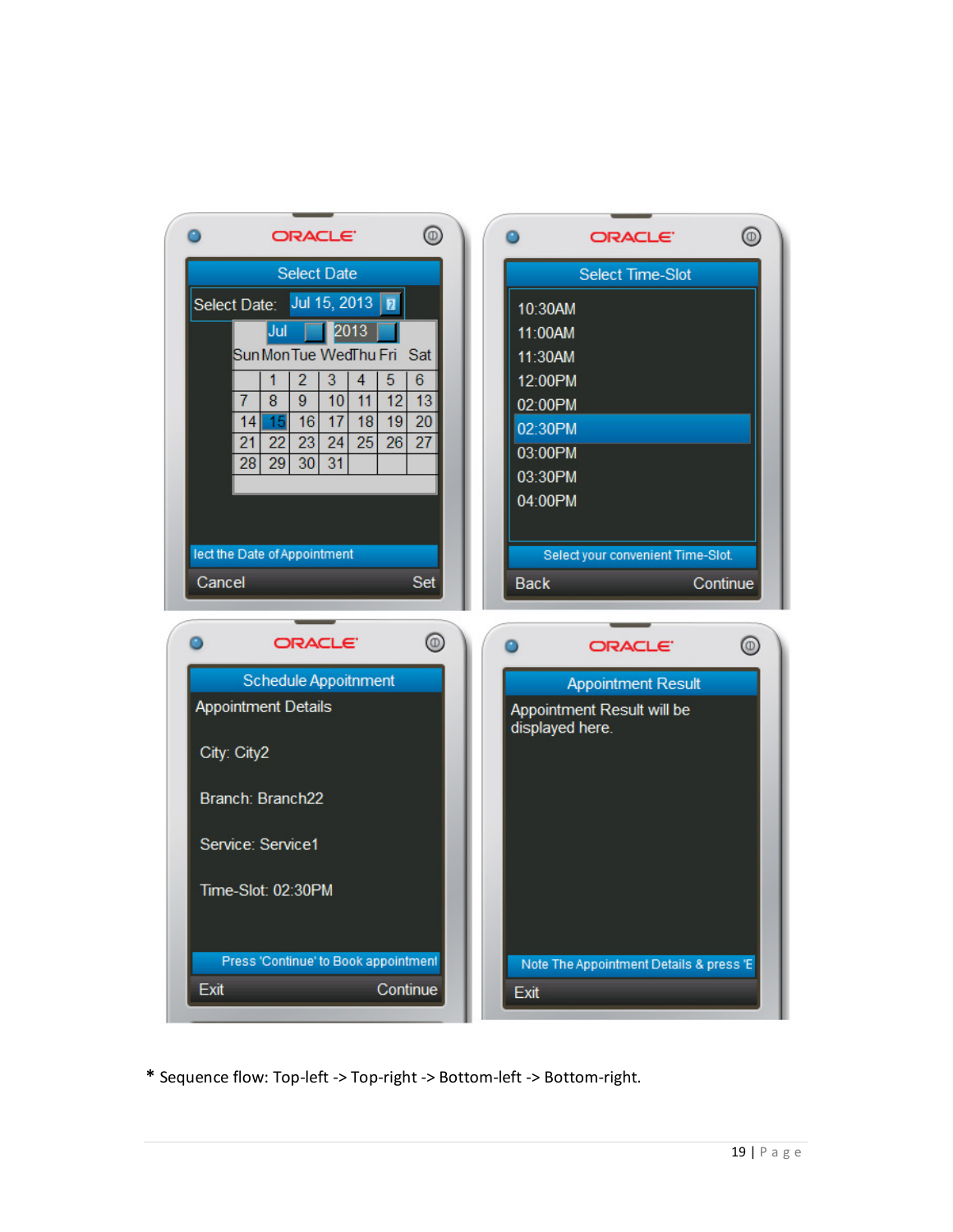## **3.2.2 for giving Feedback:**

|           | <b>ORACLE</b>                                   | ◉        |             | <b>ORACLE</b>                             | ◉        |
|-----------|-------------------------------------------------|----------|-------------|-------------------------------------------|----------|
|           | <b>Select Activity</b>                          |          |             | Select an Appointment-ID                  |          |
|           | <b>Book Appointment</b><br><b>Give Feedback</b> |          | AS1190693   |                                           |          |
|           |                                                 |          |             |                                           |          |
|           |                                                 |          |             |                                           |          |
|           |                                                 |          |             |                                           |          |
|           |                                                 |          |             |                                           |          |
|           |                                                 |          |             |                                           |          |
|           | Select a Choice                                 |          |             | The ID, for which feedback is to be given |          |
| Exit      |                                                 | Continue | <b>Back</b> |                                           | Continue |
|           |                                                 |          |             |                                           |          |
|           | <b>ORACLE</b>                                   | ◉        |             | <b>ORACLE</b>                             | ◉        |
|           | <b>Give Your Feedback</b><br>Appointment-ID     |          |             | Thank You<br>Thank You for your time.     |          |
| AS1190693 |                                                 |          |             | Your feedback:                            |          |
| Feedback  |                                                 |          |             |                                           |          |
|           |                                                 |          |             | My Name is Sai                            |          |
|           | My Name is Sai                                  | Qwerty   |             |                                           |          |
|           |                                                 |          |             |                                           |          |
|           |                                                 |          |             |                                           |          |
|           |                                                 |          |             |                                           |          |
|           | Press 'Continue' to submit feedback.            |          |             | Press 'Exit' to reach start page          |          |

**\*** Sequence flow: Top-left -> Top-right -> Bottom-left -> Bottom-right.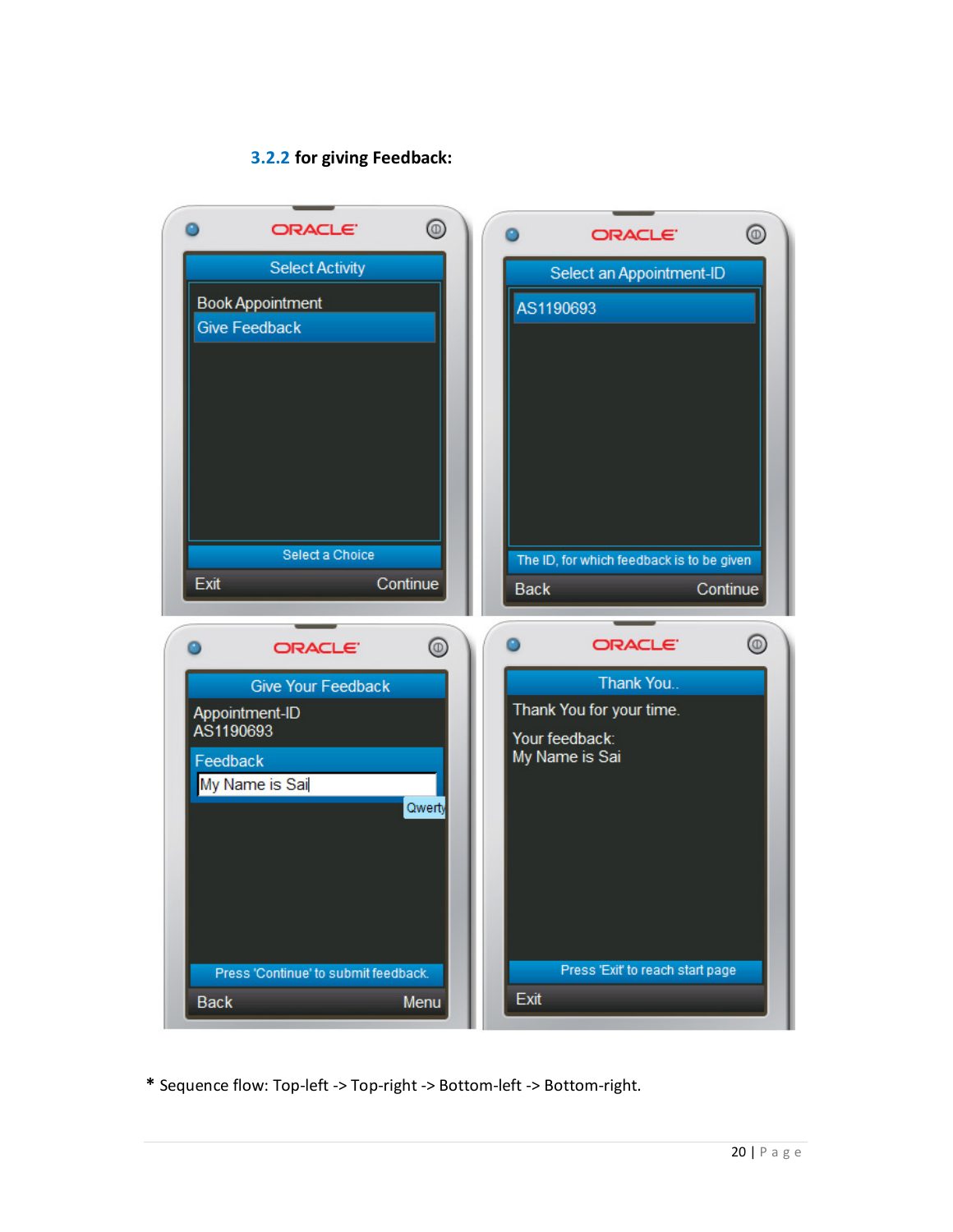# **Conclusion**

The application '*Mobile Application for Scheduling Appointment with Bank Personnel for Banking Services*' has been successfully designed using the UML diagrams as per UML specification 2.4.1

 The application is developed using Java Me and implemented as a standalone application. The backend database support is to be added to this system to make it fully functional. I ran out of time at the end and was unable to implement the backend database support. The future work to be implemented with this application is to create database as per the relational database schema presented in the section-2.4 and then modify the source-code of this application to connect this application to the database through a server.

 This application when developed as fully functional will be of great benefit in the banking sector to improve their ability to serve customer at their comfort. This application will be a solution for the problems faced by both the customers and the bankers in banking operations.

 Security features are to be added to make this application reliable and care must be taken to prevent misuse of this service. This application is just like present day 'Appointment Booking for Passport Services' offered by Indian Government. This application will be very helpful in the banking sector just like afore mentioned service.